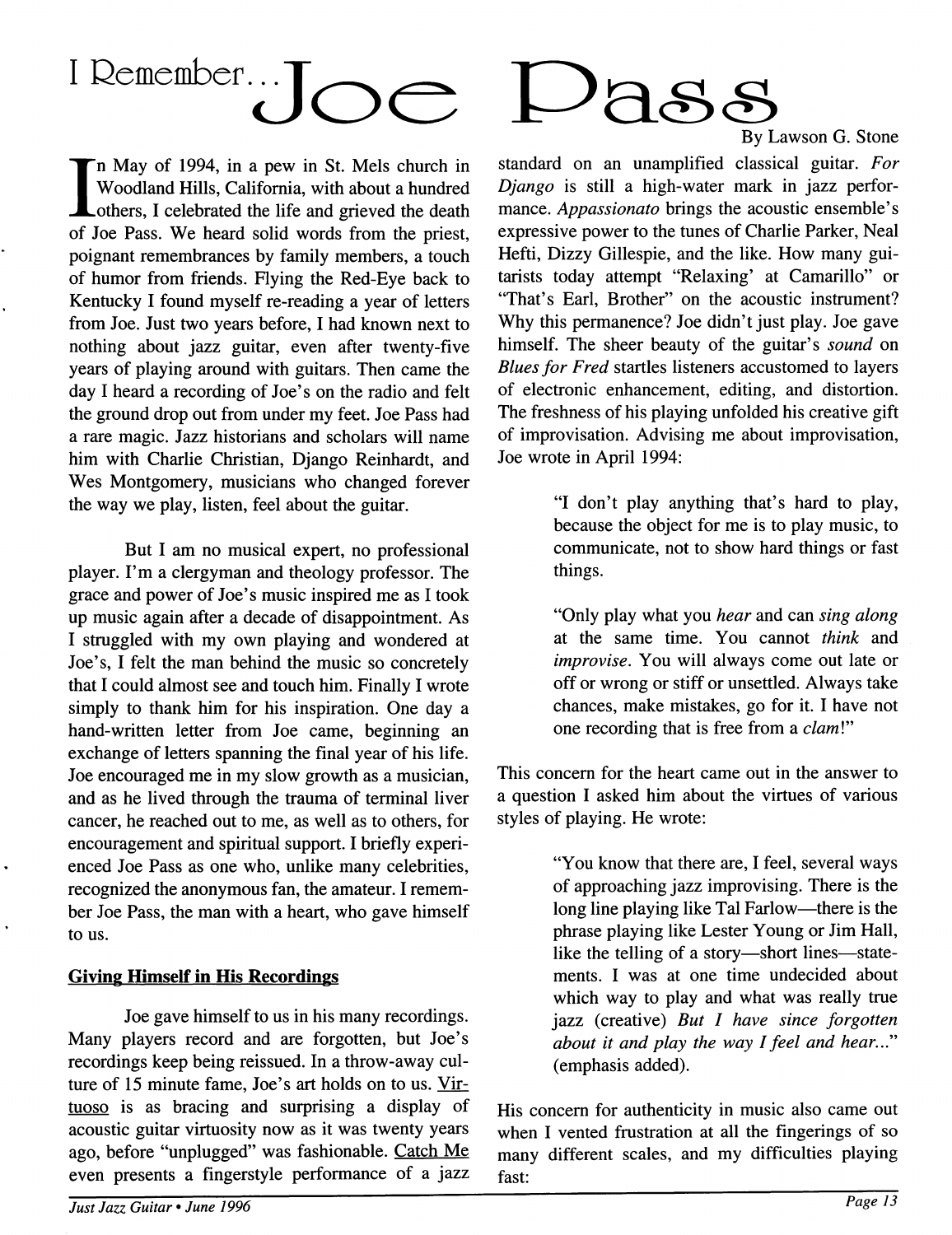"Listen. Scales are only for learning where the notesi are on the fretboard. So if you hear something your fingers know where those interyals are in several different places. And there are *NO* correct fingerings for the scales. You have 4 fingers, you use  $\frac{3}{4}$  fingers.

"I play mostly fingerstyle now (no pick) and a lot slower-and more melodies, though I do play one or two pieces with a pick, to show off for the young cats (guitarists)."

Joe stressed that improvisation, in order to express truly the music of the heart, must remain simple in conception:

> "So since I feel inspired to help you with my simple ideas, I also say, learn the basic chord pattern to a *tune-BASIC MAJOR MINOR DOMINANT,* that's it! Three kinds of chords, three kinds of scales, major, minor dominant. Diminished scale is a dominant scale, augmented scale is a dominant scale, the altered dominant scale covers all of them. In the key of C, G7th altered dominant has every sound you want: G Ab Bb B Db Eb F G. So that's it. Make everything simple.

Joe's idealism and integrity weren't just ideological purism. He could give both salty and pragmatic advice to a player of debatable native talent:

> "Use your ear and trust your ear! If it's good, great; if not then do another hobby or read music or play only diminished scales-can't go wrong."

Joe's playing is all heart, fresh and surprising without being odd or avant-garde. Of course, he had the best musical training-the club circuit. He summarized this "education" for me:

> "I left school to play on the road, bebop, and hang out in diners and pool rooms...I learned a lot of songs in the forties playing gigs-road houses, VFW, Polish American Club, Sons of Italy ... Boots and Saddle, Villa Venice, etc., all around western Pennsylvania; traveled with trios all around the east coast, Detroit, Chica-

go, Baltimore. Every town had a lounge, every trio on the circuit was guitar, bass, piano, *a la* Nat King Cole, who was big with his trio then-"Sweet Lorraine," "Little Girl," "Just Friends," "Straighten Up and Fly Right," Route 66", "Body and Soul," you had to be able to play these pieces—you had to play the guitar because you were an important part of the group.

Joe packed his heart and soul, and this remarkable education, into the music. When we hear it years later, we still discover behind the music a living human heart and hands, communicating with us, giving himself to us.

#### **Giving Himself To the Music of Others**

Joe gave himself in his preference for applying his great musical gifts not on his own compositions, but on the tunes of others. Joe could and did compose. My first recording of his was *Virtuoso III,*  all original Joe Pass compositions. But when Joe got his hands on some great standard, true magic happened. He wrote, "I am very much into old standards, melody and harmony. By very much, I mean I prefer that approach." Joe loved harmony, the movement of voices, the apt substitution. He explained,

> "So I learn with my ear, and I always 'listened' and harmony was important to me. A new chord change in a tune was like a burst of sunlight when I heard someone play it, especially when I knew the song and what I played."

As for melody, Joe seemed to feel that embellishment was the mother of improvisation. He recommended,

> "Playing the tune itself is a *great idea.* The melody will become part of your musical vocabulary. I would play and did play the melody and improvise between the phrases, always getting back to the melody. Later I would change the melody."

I have at least six recordings of him playing "All the Things You Are," and they're all fresh, all different, all splendid tributes to the tune.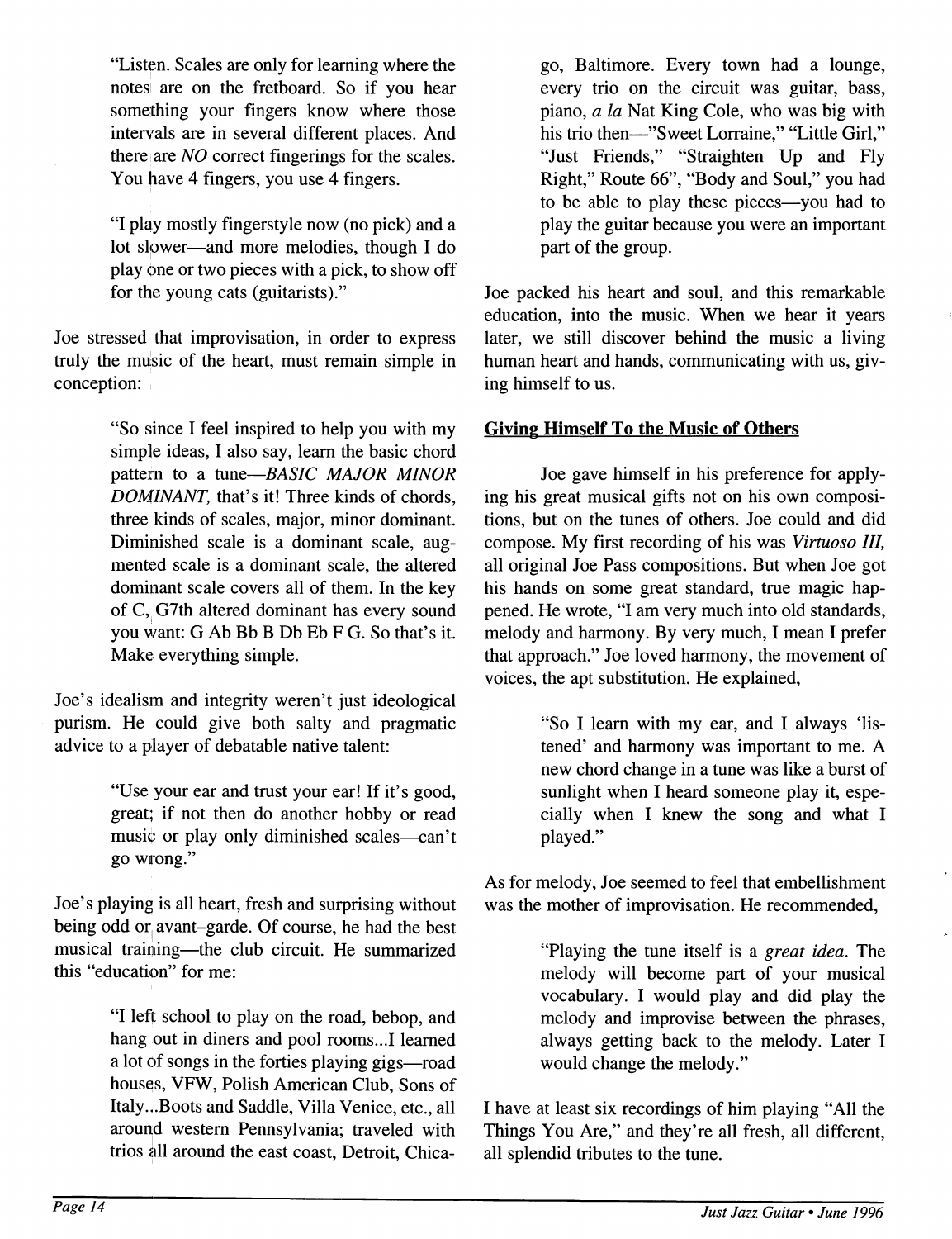He also gave himself as a player among others. Who can listen to his playing with Ella Fitzgerald or J.J. Johnson and not be breathless? We listen in wonder as Joe keeps pace with Oscar Peterson, weaves in and out with Herb Ellis, or blends closely with that old smoothie Red Mitchell that it sounds as though the bass and guitar are being played by one mind. Best of all was the cohesive magic Joe created with his long-standing partners John Pisano, Colin Bailey, and Jim Hughart. Joe wasn't just a soloist. "Comping" never had so great a practitioner as Joe Pass. Joe gave himself to the music of others.

On his last tour, Joe performed with Pepe Romero, Paca Pena, and Leo Kottke. Far from being daunted by the diversity of this group, Joe was energized by it. He wrote:

> "This is a wonderful tour. The guys are great players, and real great human beings. A lot of love and friendship. Real! No competition, and I'm telling you, I have not worked in any situation as warm and friendly as this. We all travel on a large bus, sleeps 8, has all the things we need. A driver, sound man (good one) and stage man, a ... tour manager, and all guitar players too ... anyway, I am enjoying myself and these guys have inspired me and renewed my interest in the guitar-all are great players."

#### **Giving Himself to Amateur Players**

Joe gave himself in another way. He was eager to help others find the secrets of great playing. He wanted others to discover what he experienced in music. He was the master magician who, having dazzled us with his feats, steps off the stage and starts showing us how it's done. His books, the note-fornote transcriptions that Roland Leone so painstakingly prepared, the video, the guitar-clinics—Joe gave himself to all of us who will never even play a paying gig. That's the heart behind the music. I recall thinking as I wrote that first letter that Joe Pass probably had neither the time nor the interest corresponding with an unknown amateur. I wondered if the impression of graciousness I had from the music was real. Over the last year I learned that it was. Here was a giant, a legend, taking time to talk to a total unknown.

A true virtuoso, he took the time for the amateur. Joe could be tough and cantankerous; but behind his occasional curmudgeonly remark was only a playful spirit. I know there are many others like me. Perhaps his sympathy with unknown players came from his road experience. He once wrote:

> "There were always guys around who could really play, unknowns, in small towns like Peoria, Hammond, Indiana. I remember one guy played piano with one hand, and flugelhom with the other in a trio, playing a Charlie Parker piece, with great harmonies. I hung around him all the time he was in town. Thrilled!"

No brooding, aloof, figure, Joe remained an engaged, and engaging player. He also had a sense of humor. I sent him a birthday card on January 13, 1994, noting that, by coincidence, his birthday was the same as my wedding anniversary, my best man's birthday, and close to my own birthday. I kidded that this could not be coincidental, that maybe we were tied in to the plot to assassinate JFK-the movie Oliver Stone having just made a big splash in the media. He carried the joke a step further:

> "By the way, January 13, is the birthday of my wife's sister ... and of my best friend-guitarist's wife, so we should bring Fidel Castro into the JFK plot, and some of my mafia friends, who by the way refer to me as 'Hey Kid.'

The poignancy of this joshing around is that, as he wrote these words, he was going through excruciating radiation therapy as his illness erupted into its final devastation.

#### **His Final Gift**

Joe gave himself in another way. Joe Pass did not live the life of a saint. Drug addiction and jail time nearly derailed his career in the early years. He overcame that problem, however, and went on to greatness. Something else, however, happened to Joe in 1991. He wrote,

"I was never really religious and believe it or